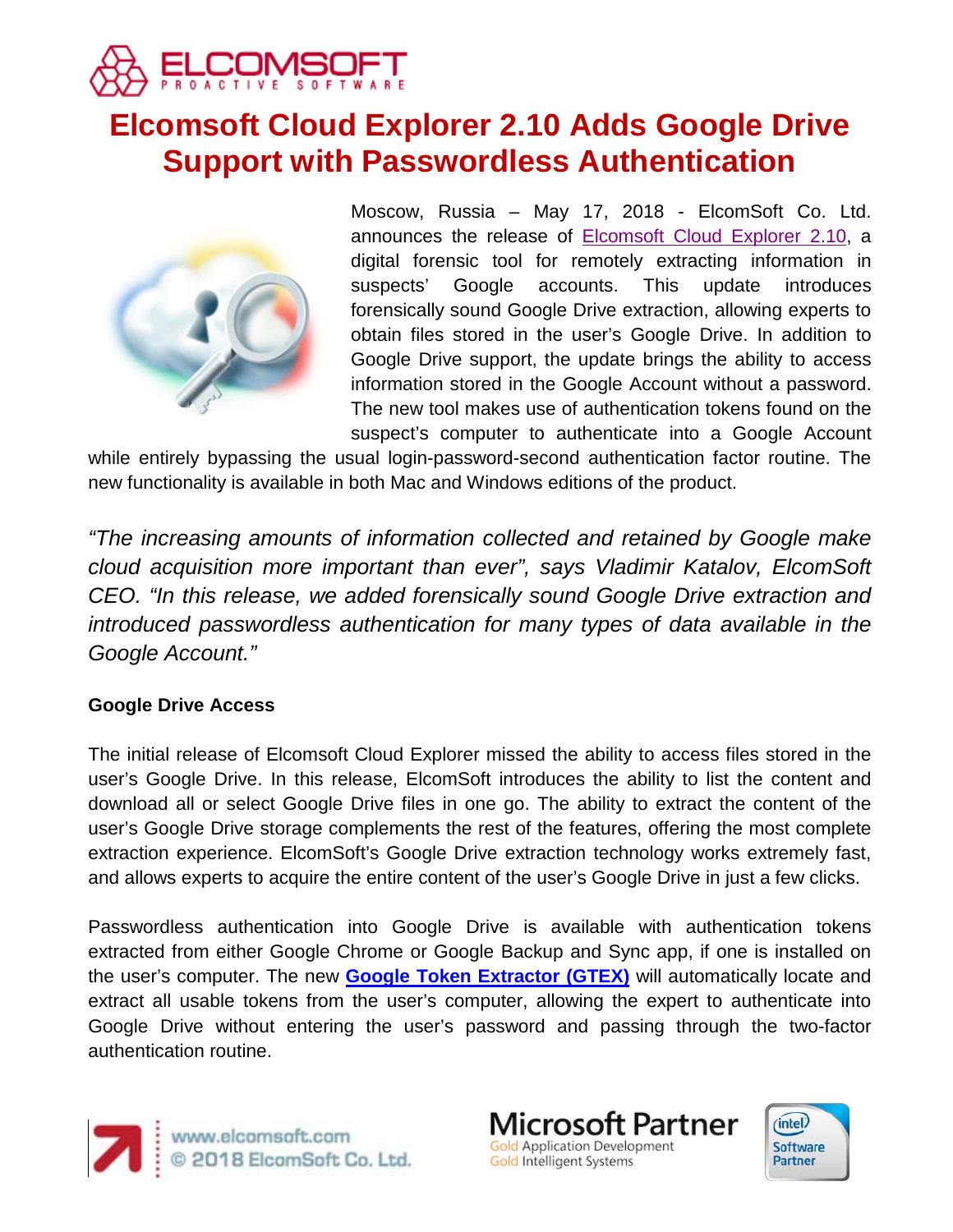

## **Passwordless Authentication**

Back in 2014, ElcomSoft pioneered passwordless authentication into Apple iCloud, allowing users of Elcomsoft Phone Breaker to access iOS cloud backups without knowing the Apple ID password. Today, the company does it again, this time for Google accounts.

[Elcomsoft Cloud Explorer 2.10](https://www.elcomsoft.com/ecx.html) now includes a tool for extracting Google authentication tokens from suspects' computers. Google Token Extractor (GTEX) scans the user's computer (Windows or Mac) to look for authentication tokens saved by Google Chrome. These tokens are automatically created once the user signs in to their Google Account in a browser to access services such as the browser history and bookmarks, search requests, contacts, calendars and much more. Authentication tokens allow users stay signed in across browsing sessions, removing the need to re-authenticate every time the user opens a new browser window.

Once the authentication token is successfully extracted, [Elcomsoft Cloud Explorer](https://www.elcomsoft.com/ecx.html) will use it to authenticate into the user's Google Account without prompting for a password or passing the secondary authentication step if Two-Factor Authentication is enabled. Passwordless authentication enables access to the following data categories: Chrome (including browsing history, bookmarks and passwords), Calendars, Dashboards, History, Google Drive, and Hangouts.

#### **About Elcomsoft Cloud Explorer**

[Elcomsoft Cloud Explorer](https://www.elcomsoft.com/ecx.html) is the most comprehensive and the only forensically sound cloud acquisition tool for Google accounts on the market. The tool offers the ability to extract information that is not available with any other tool including Google's own solution, the Google Takeout. Elcomsoft Cloud Explorer helps discovering more evidence than ever by revealing the hidden data one would never imagine existed, browsing deep inside into the user's online activities going many years back. Elcomsoft Cloud Explorer does what Google itself does not do, offering a single point for downloading, discovering and analyzing evidence collected by Google. Elcomsoft Cloud Explorer is the only tool on the market to natively support all available two-factor authentication methods including FIDO keys and Google Prompt.



Microsoft Partner **Gold Application Development** Gold Intelligent Systems